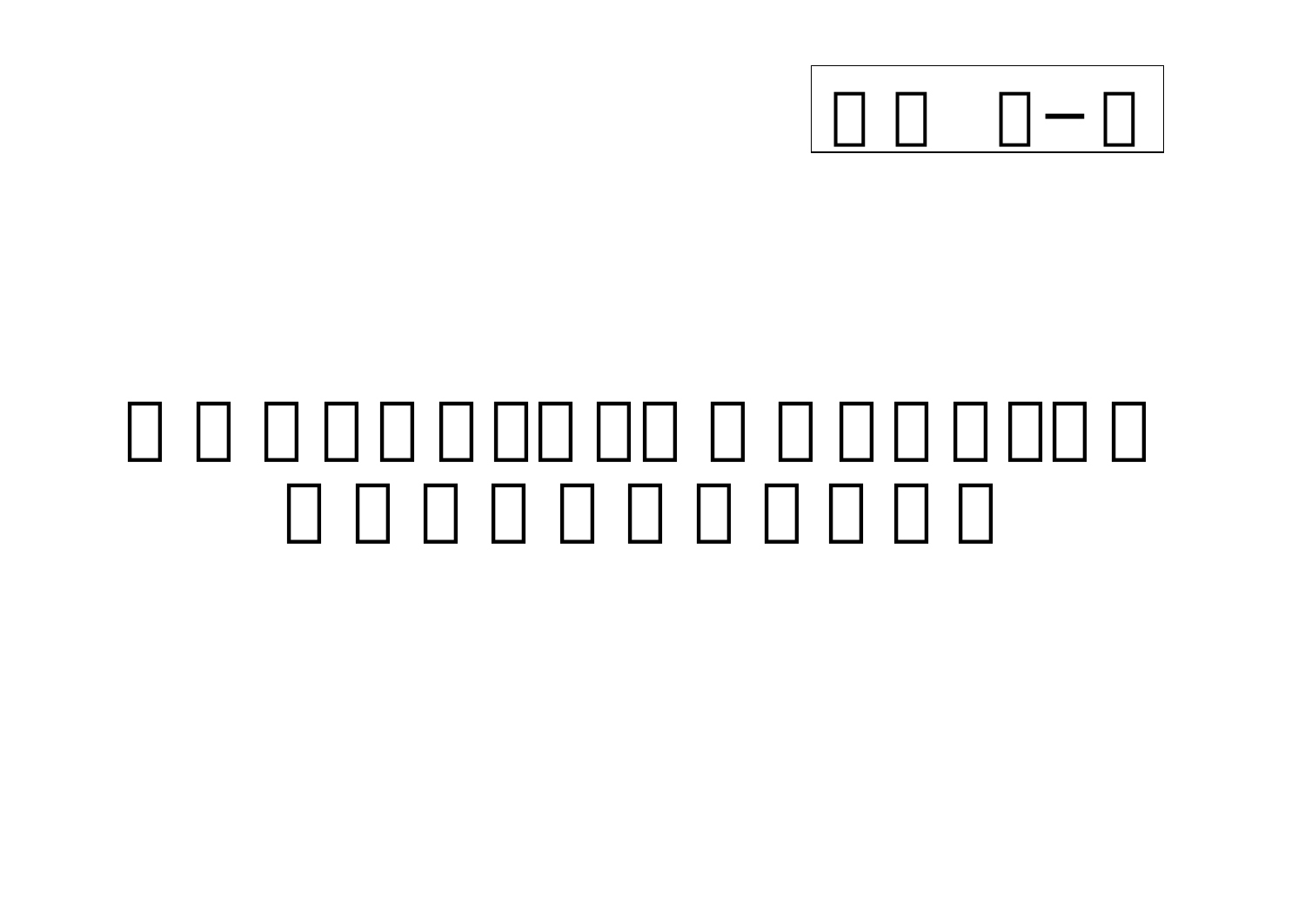|                        | $\left( \mathrm{V}\right)$ |                                                                                                         |
|------------------------|----------------------------|---------------------------------------------------------------------------------------------------------|
| <b>Type</b>            |                            |                                                                                                         |
|                        |                            | $/6^*A^3$<br>$V =$                                                                                      |
|                        |                            | $V = /6 A B C$                                                                                          |
|                        |                            | $/4^*A^2^*B$<br>$V =$                                                                                   |
|                        |                            | $V = B^* C^* (A - B + \sqrt{4^* B})$                                                                    |
|                        |                            | $V = /12*B^2*(3*A-B)$                                                                                   |
|                        |                            | $V = A^*B^*C$                                                                                           |
|                        |                            | $V = /12*B*C*(5*A+E+D)$                                                                                 |
| Asterionella glacialis |                            | $V = /8$ <sup>*</sup> $C$ <sup>*</sup> $E$ <sup>*</sup> $(B+D)+D$ <sup>*</sup> $F$ <sup>*</sup> $(A-C)$ |
|                        |                            | $V = SQRT(3)/4*A^2*B$                                                                                   |
| Eucampia               |                            | $V = \sqrt{8^* A^* B^* (2^* C - 4/3^* D)}$                                                              |
| Licmophora             |                            | V=A/6*(B*(E+2*D)+C*(D+2*E))                                                                             |
| Chaetoceros            |                            | $V = /4*(A*B*C+4*D'2*E)$                                                                                |
|                        |                            | $V=1/6$ <sup>*</sup> $A$ <sup>*</sup> $B$ <sup>*</sup> $(2$ <sup>*</sup> $C+D)$                         |
|                        |                            | $V=E/12^*$ ( $*(A*C+B*(A-D))+B*D$ )                                                                     |
|                        |                            | V= $/12^*(A^*F^*(2^*B+C)+D^2*E+G^2*H)$                                                                  |
|                        |                            | V= /12*(2*A*B*E+D^2*C+G^2*F+L^2*K)                                                                      |

|                              | $ C=10(0.758^* \log 10(V)-0.422) $                |
|------------------------------|---------------------------------------------------|
|                              | $ C=10^{6}$ (0.866 <sup>*</sup> log10(V) - 0.460) |
| <i>Noctiluca scintillans</i> | $C-\Omega$ $\Omega$                               |

 $(1986)$ 

 $(133-176)$ 

and the state of the

 $\begin{array}{ccccccccccccc}\n & 3 & , & & & \end{array}$   $\begin{array}{ccccccccccccc}\n & 3 & , & & \n\end{array}$ 

 $,512-$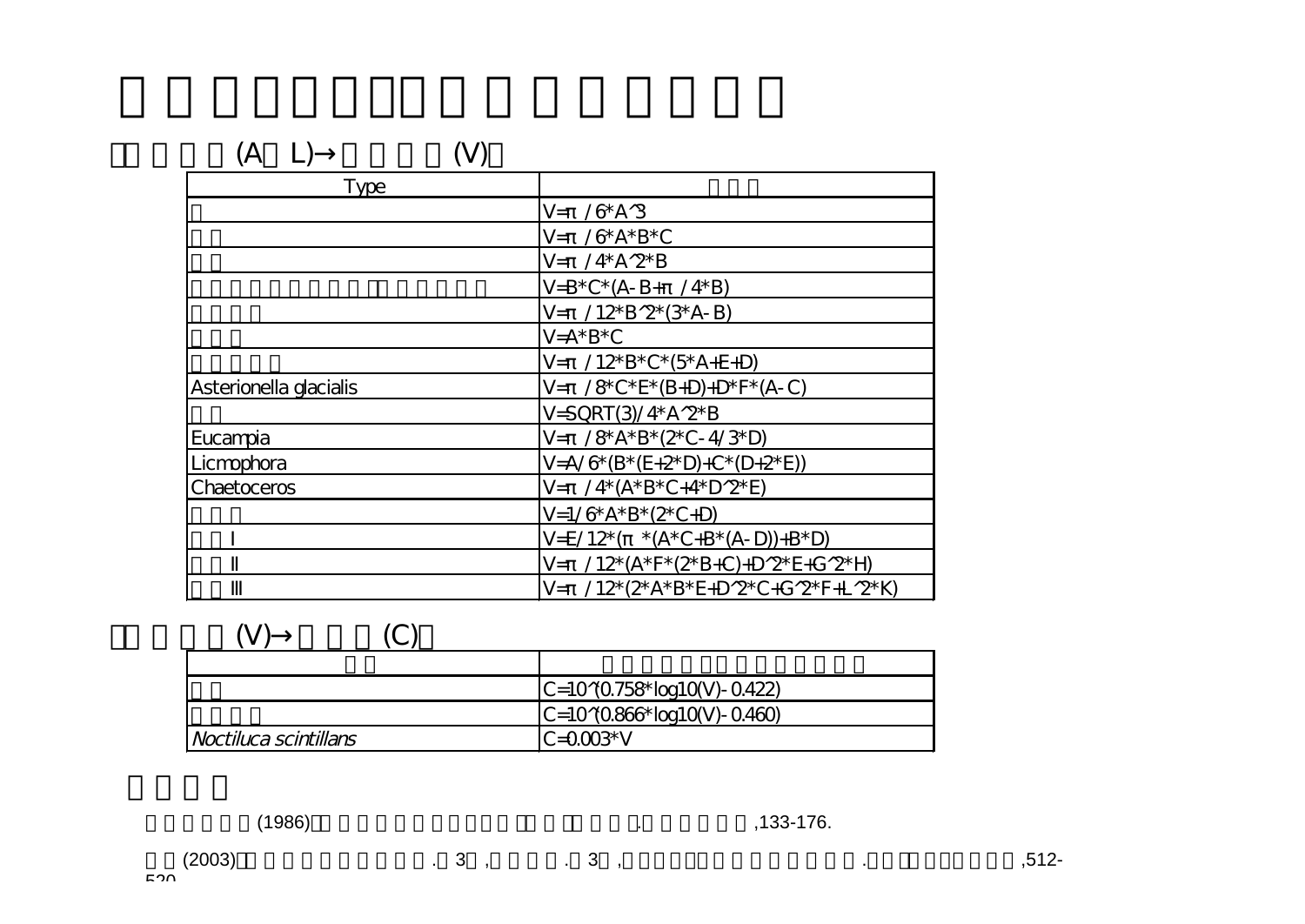| $(\vee)$ | (C)                          |                                                                     |      |
|----------|------------------------------|---------------------------------------------------------------------|------|
|          |                              |                                                                     |      |
|          | Sticholonche zanclea         | $CW\mu$ g = 2.69 $10^{\circ}$ -8 $CV[\mu \text{ m}$ 3               | 1987 |
|          | Tiarina fusus                | $CWpq$ = $0.14*CV$ [µ m3]                                           | 2003 |
|          | Didinium sp.                 |                                                                     |      |
|          | Tintinnopsis corniger        | CWpg = 0.053*LV[μ m3] + 4445                                        | 2003 |
|          | Tintinnopsis kofoidi         |                                                                     |      |
|          | Tintinnopsis radix           |                                                                     |      |
|          | Tintinnopsis spp.            |                                                                     |      |
|          | Favella ehrenbergii          |                                                                     |      |
|          | Favella taraikaensis         |                                                                     |      |
|          | Eutintinnus lususundae       |                                                                     |      |
|          | Oligotrichida                | $CWpq = 0.14*CV[\mu m3]$                                            | 2003 |
|          | Epistylidae                  |                                                                     |      |
|          | Ciliatea                     |                                                                     |      |
|          | Hydroida                     | $CW\mu$ g = 1.05* 10^ 8* BD [ $\mu$ m $\frac{275}{2}$               | 1987 |
|          | pilidium of Anopla           | $CW\mu$ g=0.40 <sup>*</sup> CV[ $\mu$ m3]                           | 1987 |
|          | <b>Brachionus</b> angularis  | $CW[\mu]$ g = 1.05* 10^ - 9* BL [ $\mu$ m $^{\wedge}3$              | 1987 |
|          | <b>Brachionus plicatilis</b> |                                                                     |      |
|          | Keratella cochlearis         |                                                                     |      |
|          | Keratella valga v. tropica   |                                                                     |      |
|          | Notommatidae                 |                                                                     |      |
|          | Trichocerca sp.              |                                                                     |      |
|          | Synchaeta spp.               |                                                                     |      |
|          | Filinia longiseta            |                                                                     |      |
|          | Nematoda                     | $CW\mu$ g = 1.26* 10^ 8* BL $[\mu \text{ m}$ / 3                    | 1987 |
|          | Gastropoda larva             | $CW[\mu]$ g = 1.41 * 10 $\cdot$ 6 $^{\circ}L[\mu]$ m $^{\prime}246$ | 1987 |
|          | Bivalvia larva               | $CW\mu$ g = 353* 10^ 4* SL $\mu$ m ^1.47                            | 1987 |
|          | Polychaeta larva             | $CW\mu$ g = 1.07* 10^ 6* BL $\mu$ m $^2$ 10                         | 1987 |
|          | Diaphanosoma brachyurum      | $CW\mu$ g = 807* 10^ 15* BL [ $\mu$ m $499$                         | 1987 |
|          | Diaphanosoma sp.             |                                                                     |      |
|          | Evadne tergestina            | $CW \mu$ g = 584* 10 <sup>-</sup> 12* BL [ $\mu$ m $\gamma$ 4       | 1987 |